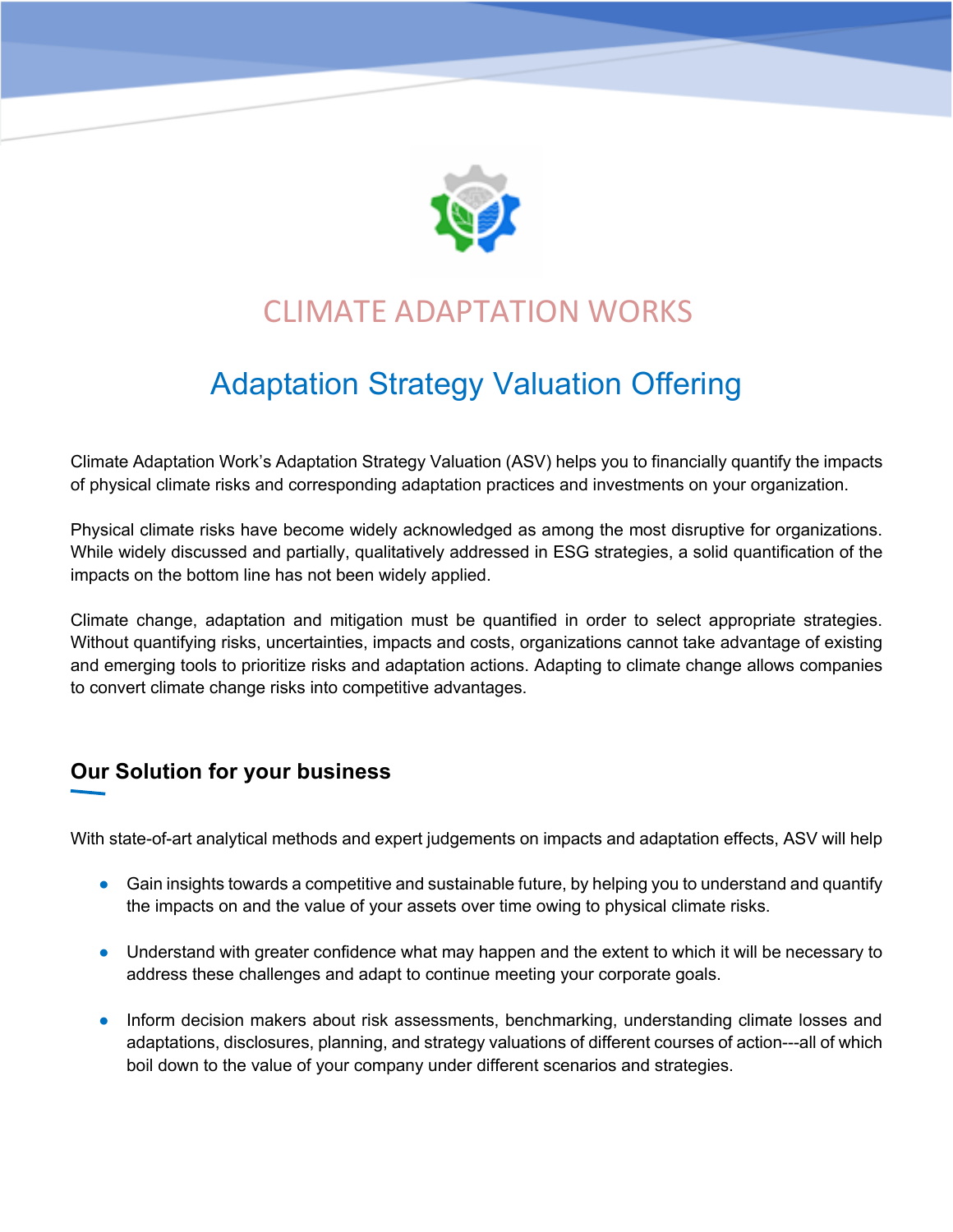## **How does it work?**

Adaptation Strategy Valuation is based on the standard framework of strategy valuation in corporate valuation where we follow an iterative step-by-step approach.

**Phase I Establishing the baseline** Calculate the different company financial values without considering climate change.

**Phase II Climate impact on asset valuation** Climate models are translated by means of quantitative and qualitative analysis and expert judgements. Calculate the different company financial values with climate change risk to determine the vulnerability of your company to climate change.

**Phase III Enhance corporate value with adaptation strategies** Propose possible adaptation strategies to lower the identified vulnerability by comparing the company values of the adaptation strategies. Different adaptation strategies can be tested and compared to select the most promising adaptation strategy for implementation.

The following picture visualizes the detailed process. This process is collaborative. We work closely with your company on the company specific planning cycle and impacts.



**Adaptation Strategy Valuation** is a powerful tool for investment decision-making, allocating decisions, and for climate change vulnerability and adaptation planning. ASV also support a better-informed articulation of your risk and value allocation in investment decisions, including between different parties in collective adaptation investments, such as public private partnerships where the parties hold different fiduciary and social responsibilities.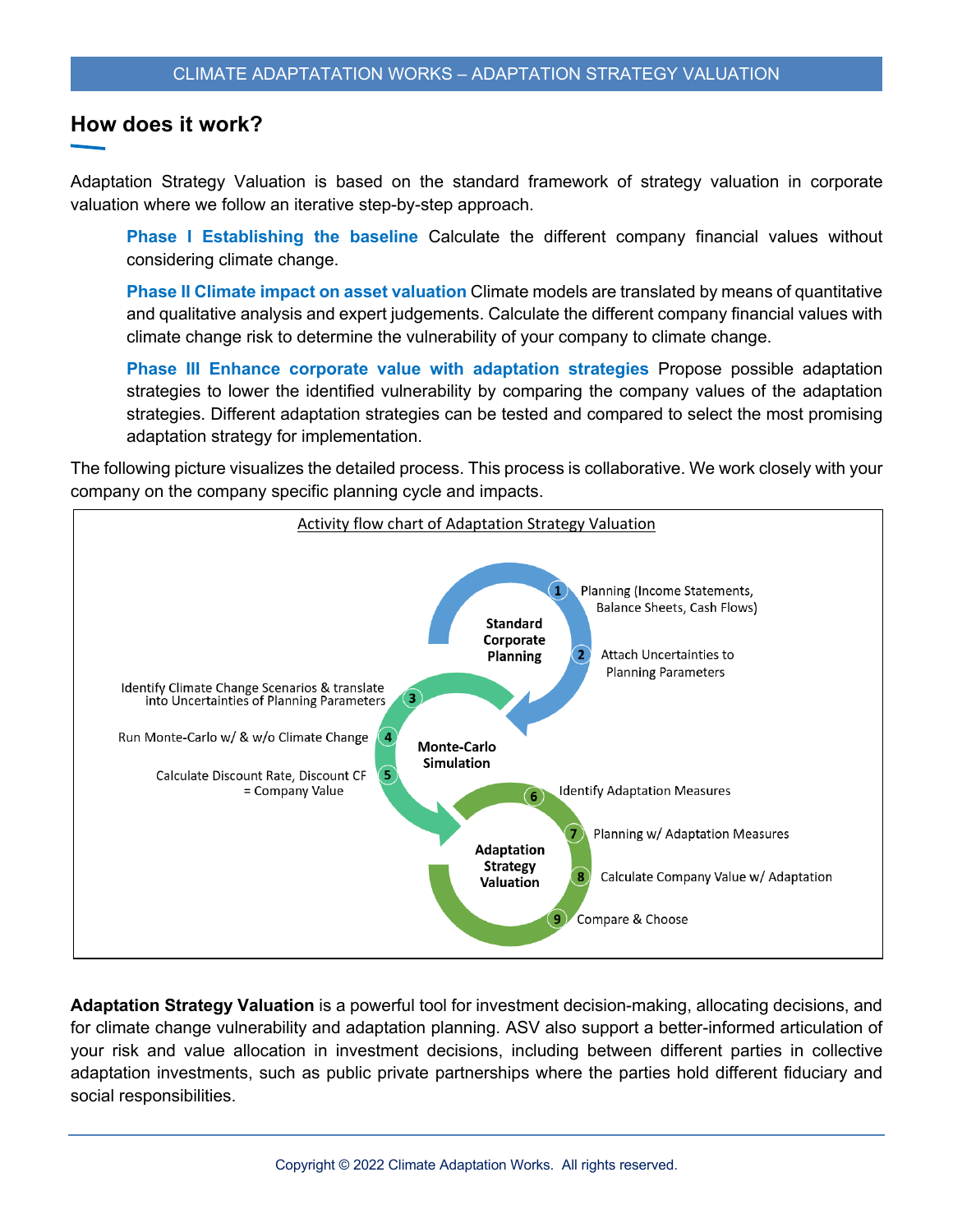## **The ASV Workshop**

To help you gain a better understanding of how ASV is important to your decision-making and bottom line, the Adaptation Leader team offers your organization an intensive and interactive online turnkey workshop; to arrange one today, please contact us at asv@climateadaptationworks.com or visit our website.

#### ● **Workshop objective**

Companies leave money on the table when they ignore physical climate risk and its impact on corporate valuation. Governments miss out on providing appropriate public services, and investors lose opportunities to optimize their portfolios. This two-hour workshop provides managers and planners within all types of organizations an opportunity to learn how a process called "Adaptation Strategy Valuation" (ASV) can serve as a framework for determining how to optimize capital investments to preserve and create financial value.

#### ● **Workshop Learning Takeaway**

 Differences between known corporate valuation techniques, and why Adaptation Strategy Valuation is most appropriate for analyzing climate risk and the value of adaptation

The basics of Adaptation Strategy Valuation

What tools and data are required to effectively conduct an ASV

 Case Study: How ASV provides benefits to corporations, and how to use ASV results to develop strategic insights on investments, corporate operations, and competitive advantage

 For public sector participants, how ASV can be used to optimize delivery of public services and quantify non-financial benefits, including what tools to select

#### ● **Audience & Prerequisite**

 Managers and planners at all levels of government, as well as corporate senior executives (CEO, CFO, COO) and those in corporate planning, ESG reporting, and CSR. Investors and investment analysts.